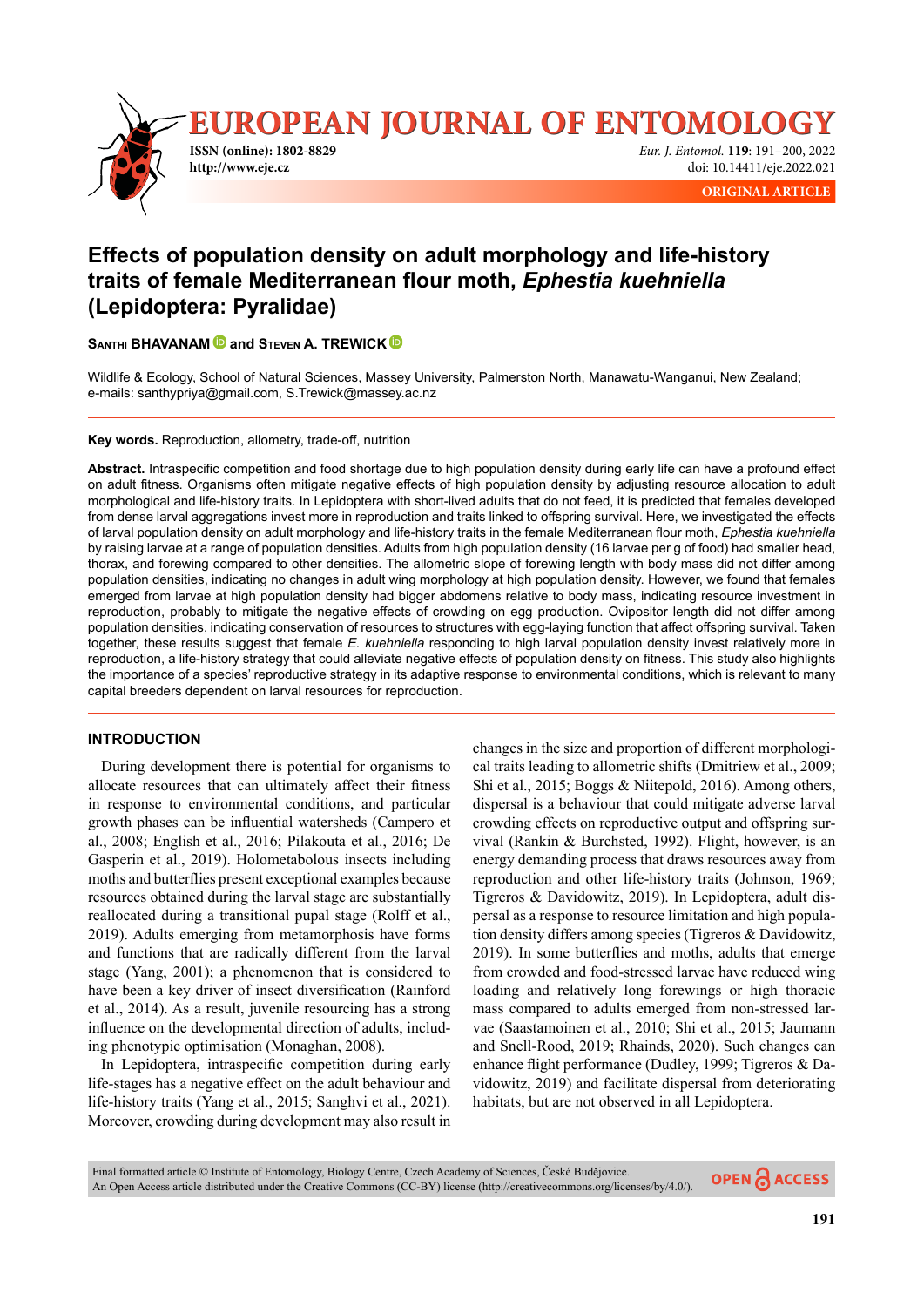Lepidopterans that are income breeders with adults that forage and survive for long periods (Tammaru & Haukioja, 1996) use both larval- and adult- acquired resources for reproduction and survival. In capital breeders, however, adults are short-lived and do not feed (Tammaru & Haukioja, 1996) so dispersal can impose constraints on reproduction in many ways including delayed gonad development and oviposition (Kong et al., 2010). In those Lepidoptera in which reproduction and dispersal occur simultaneously (Jiang et al.,  $2010$ ; Cheng et al.,  $2016$ ), flight and reproduction draw from the same resource pool (Wheeler, 1996), so resources invested in flight cannot be utilized for egg production. In capital breeders, egg number is determined at the pupal stage (Boggs, 2009; Davis et al., 2016) and resource limitation during larval crowding can reduce fecundity. The egg load with which capital breeders emerge from the pupa (Davis et al., 2016) effects wing loading and relative forewing size and so lowers flight performance and increases its energetic cost (Tigreros & Davidowitz, 2019). Hence, any benefits of dispersal are likely to depend on reproductive strategy (capital or income breeders), adult lifespan, mating system and external factors such as predictability of future environment, distance to potential habitat and mate availability (Evenden et al., 2015; Boggs & Niitepold, 2016; Le Roy et al., 2019; Sanghvi et al., 2021). It is predicted that in species with a short adult life span and little or no adult feeding, crowded and food stressed females should respond by investing more in reproduction.

The resources obtained by butterfly and moth larvae determine the body mass and energy reserves of adults, and are allocated during metamorphosis to soma (head, thorax and wings) and non-soma (abdomen- reproductive tissue and gametes) in a hierarchical manner (Jervis et al., 2007; Boggs, 2009). The availability and allocation of resources determines the size of the body part and its body mass allometry (Nijhout & Grunert, 2010). In adult Lepidoptera, resources allocated to the abdomen are used for egg production (Boggs, 1981; Wickman & Karlsson, 1989) so that in capital breeders, female fecundity is positively correlated with adult abdomen mass/size (Wickman & Karlsson, 1989; Boggs, 2009; Kivela et al., 2012) and pupal/body mass (Berdegue et al., 1998; Tammaru et al., 2002; Heisswolf et al., 2009; Garrad et al., 2016; Walczak et al., 2017).

Females emerged from high larval population density may enhance reproductive success by investing directly in egg production (Boggs & Niitepold, 2016) or indirectly investing in offspring. Investment in offspring could include allocation to ovipositor and oviposition behaviour. The ovipositor is an egg laying structure and its morphology has evolved in response to substrate type and abiotic conditions (Sivinski et al., 2001; Sota et al., 2007; Hou et al., 2019) and is also developmentally- and morphologicallyconstrained by egg morphology (Yanagi & Tuda, 2012). Thus, changes in ovipositor size may interfere with the egg laying process and subsequent offspring development and survival. When and where eggs are placed determines the post-hatching environment of offspring including the level of intraspecific competition and resource quality. By spatially and temporally dispersing eggs, females may reduce the competition offspring experience (Anderson & Lofqvist, 1996; Jaumann & Snell-Rood, 2017). However, there is limited empirical evidence that females mitigate the negative effects of high population density on reproduction through changes in resource allocation patterns (Jannot et al., 2007; Boggs & Niitepold, 2016).

To our knowledge, no studies have reported the effects of population density on female adult morphology and lifehistory traits in the Mediterranean flour moth, *Ephestia kuehniella* (Lepidoptera: Pyralidae). This economicallyimportant stored-product pest is particularly associated with flour mills and grain stores (Rees  $&$  Rangsi, 2004) where larvae are the most destructive stage feeding on flour and whole grains, and producing webbing attached to flour particles that can clog machinery and cause significant wastage (Jacob & Cox, 1977). Adults typically emerge in 4 weeks, do not feed and have a short life-span (Norris, 1934). Adult females lay about 300 eggs (Moghadamfar et al., 2020) deposited in clusters containing up to 200 (pers. observ.). It is not uncommon for females to lay their eggs in close proximity to each other*.* Newly emerged larvae feed at the site of hatching and have limited mobility, so that intraspecific competition for food increases as they develop. Therefore, it can be predicted that larval crowding conditions are correlated with adult female *E. kuehniella* fitness and any change in the environment experienced by juveniles will affect the adult phenotype.

Resource limited conditions force trade-offs between reproduction and other life-history traits. As short-lived capital breeders, *E. kuehniella* transfer larval resources directly to egg production so that adult females emerge with a full egg load. Increased relative resource allocation to reproduction may be the optimal strategy to alleviate the impacts of high population density. In this study, *E. kuehniella* were reared at four different population densities to examine the effects of larval crowding on morphological and life-history traits of adult females. We predicted that larval crowding that resulted in reduced per capita resources would cause females to increase investment in abdominal depth and ovipositor rather than thorax and forewing, which are related to dispersal. We expected that the pattern of daily oviposition would differ between females from high and low population densities and so examined total oviposition period, oviposition pattern, mating frequency, and adult longevity.

# **MATERIALS AND METHODS**

#### **Insects**

Insects for this study were obtained from a laboratory colony of *E. kuehniella* initially established with more than 100 adults collected from feed mills at Turks Poultry Farm, Foxton, New Zealand and maintained at  $25 \pm 1$ °C and  $60 \pm 10$ % relative humidity with a photoperiod of  $14L: 10D$  cycle. Adults were sexed based on genitalia (Bhavanam & Trewick, 2017) and seven males and seven females were introduced into 8 cm diameter  $\times$  10 cm height clear containers with a ventilated lid. After mating, females laid eggs in the same containers on a porous plastic sheet provided as oviposition substrate. Eggs were collected and incubated in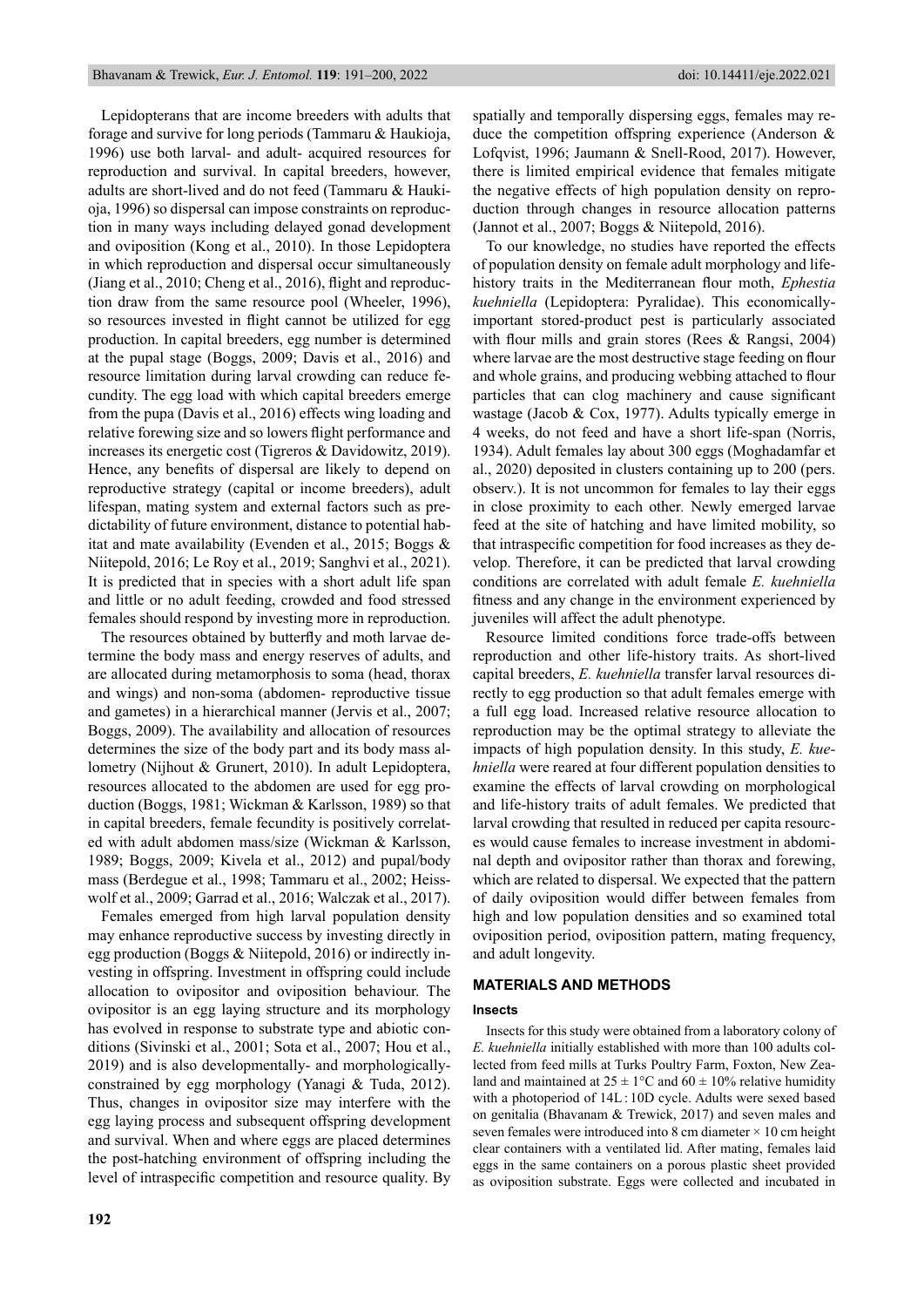12 cm Petri dishes. Larvae were reared in 500 mL transparent plastic containers containing 50 g of prepared dietary medium comprising wholemeal wheat flour  $(43.5\%)$ , maize meal  $(43.5\%)$ , brewer's yeast (3%) and glycerine (10%) until pupation (Lima Filho et al., 2001). Two hundred larvae were reared per container, which is the optimal rearing density for this species (Bhavanam et al., 2012). A paper towel ( $25 \times 25$  cm) was placed in each container for pupation, and mature pupae were transferred to individual glass vials (2 cm in diameter  $\times$  7.5 cm in height). Upon emergence, adults were sexed and transferred to containers for mating and oviposition for further rearing. Moths were reared for three generations in the laboratory prior to this study and in each generation several thousand larvae were reared to maintain heterogeneity.

#### **Population densities**

*Ephestia kuehniella* were reared at four population densities: 100, 200, 400 or 800 larvae on a constant amount of diet (50 g), which is equivalent to densities of 2, 4, 8 and 16 larvae per g of food, respectively. These densities simulate the conditions often experienced by *E. kuehniella*, when feeding on stored food products (Moghadamfar et al., 2020) in closed environments such as storage facilities. Females have high fecundity (Moghadamfar et al., 2020) and during peak oviposition, female lays eggs in clusters of 150–200 inside flour and often in the vicinity of other clusters, that can lead to larval crowding. Previous studies have shown that a negative influence of population density on larval and adult life-history traits occurred at a density of 800 larvae/50 g of diet (16 larvae per g of diet) (Bhavanam et al., 2012; Bhavanam & Trewick, 2017).

#### **Establishment of population densities**

To establish twenty replicates of each for the four population densities, 20 sets of containers with stock culture adults were developed. Each set was prepared on a different day and consisted of 5 mating containers. In each mating container, ten 1-d-old virgin adults (equal sex-ratio) were housed. On the 3rd day after pairing, eggs from all five containers of each set were collected into a 12 cm Petri dish and used to set-up a single replicate of each of the four experimental population densities. Thus, twenty replicates of each population density were developed using eggs taken from twenty different sets of adults. This procedure minimized pseudo-replication. Out of the 20 replicates prepared for each density, ten replicates were used to determine the effects of population density on adult morphology and the remaining replicates were used to study the impact of population density on adult life-history traits.

A preliminary study conducted in the same environmental conditions as this study showed that the egg hatching success of this species was  $96 \pm 0.3\%$ . Therefore, to obtain population densities of 2, 4, 8 and 16 larvae per g of food, 104, 208, 416 and 832 eggs, respectively were carefully inoculated in separate 500 mL clear plastic containers with a fine paint brush and the containers were closed with a lid. Each container had 50 g of the food medium and a crumpled paper towel ( $25 \times 25$  cm) for pupation. Larvae of *E*. *kuehniella* live and feed in the upper layer of food (Hill, 2002), and move deeper as it is consumed but remain inside the food medium until pupation. In the present study, the diet occupied about  $1/4<sup>th</sup>$  of the container space and at population densities of 2, 4 and 8 larvae per g of food, the dietary medium was not entirely consumed by larvae. However, at a population density of 16 larvae per g of food, food was exhausted towards the end of the larval stage. Hence, last instars experienced both food shortage and crowding but were never space-limited as larvae tended to move to the top of the container and paper towel. Mature pupae were collected daily from each container of each population density and placed in individual labelled glass vials (2 cm in diameter  $\times$ 7.5 cm in height). Pupae were checked daily for adult emergence and used for the data collection.

#### **Adult morphology**

To determine effects of population density on adult morphological traits and their allometric relationship with body mass, within 12 h of adult emergence, 30 adult females from each population density (three or four females per container) were selected at random and anesthetized with  $CO<sub>2</sub>$ . For each female adult body mass was measured using an electronic dual range balance (Mettler AE100, Mettler-Toledo Inc., Switzerland) with a precision of 0.01 mg. The abdominal depth of each adult was measured as the distance between dorsal and ventral surfaces of the 4<sup>th</sup> abdominal segment. Abdomen mass or size are good estimates of female fecundity in newly emerged capital breeders that do not feed as adults (Wickman & Karlsson, 1989; Boggs, 2009; Kivela et al., 2012; Yanagi & Tuda, 2012), and abdominal thickness correlates positively with female fecundity in *E. kuehniella* (Xu & Wang, 2010). Adults were then killed by freezing at  $-20^{\circ}$ C for 24 h before further measurements were taken. The length of the forewing between the point of articulation and the distal end, and the width of the head and thorax at their widest points were measured. Subsequently, females were dissected to determine the length of the ovipositor between the top of ovipositor lobes and the bottom of posterior apophyses (Corbet & Tams, 1943). All morphological traits were measured using digital images captured by a USB 2.0 Video/Audio Grabber (Lindy Electronics Ltd, UK) with Universal Desktop Ruler software (AVPSoft, USA).

#### **Adult life-history traits**

#### Egg load

To examine the effects of population density on the number of mature eggs at adult emergence, a sub-set of pupae collected from each population density were checked every 15 min for adult emergence. Within 15 min of their emergence, females were killed by chilling at  $-20^{\circ}$ C and their abdomen dissected under a stereomicroscope so that the number of mature eggs could be determined using the procedure of Edwards (1954). Ovaries were separated, immersed in 1% acetocarmine for 10 s and then washed in insect saline solution. Eggs that retained stain were considered immature, and unsaturated eggs were recorded as mature (Edwards, 1954). A total of 20 unmated females (2 adults per container) were examined from each population density.

#### Oviposition experiment

Using a separate set of females, we examined the effects of population density on daily oviposition, total oviposition period, mating frequency and adult longevity. Forty 1-d-old adults (20 males and 20 females) were randomly selected from each population density (2 males and 2 females per container). Each female was paired with a mate from the same population density for her life in separate 8 cm diameter  $\times$  10 cm height plastic containers. Female oviposition started on second scotophase after adult pairing, but the first day of egg laying is hereafter referred to as the first oviposition scotophase, second day as the second oviposition scotophase and so on. Every day eggs from each female were collected and counted until the female died. The number of eggs laid in each oviposition scotophase represents the daily fecundity of each female. *Ephestia kuehniella* females do not use male spermatophore and accessory gland contents transferred at mating for egg production and hence female mating frequency has no effect on its fecundity (Xu & Wang, 2009). However, reproduction is costly and trades off adult lifespan and mating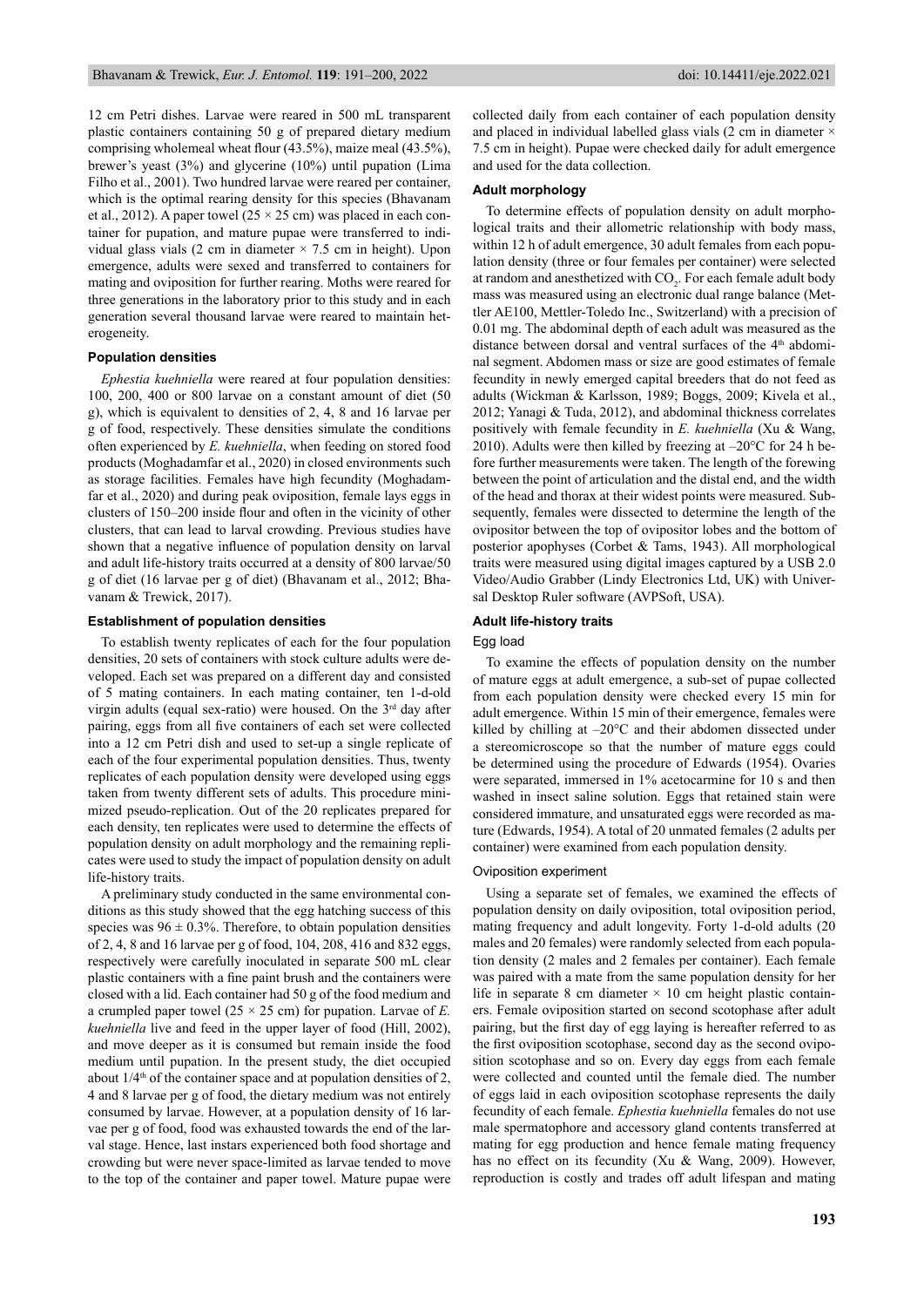$1.5$ 

 $1.5$ 



frequency under crowded conditions (Gibbs & Van Dyck, 2010; Haeler et al., 2014). Hence, the length of the oviposition period and adult longevity of each female were recorded. In *E. kuehniella,* males transfer a spermatophore to females during mating, and the spermatophore persists in female bursa copulatrix. Therefore, the number of spermatophores within the female represents the number of times she had mated in her life (Xu et al., 2008) and this was determined post mortem for each female.

# **Statistical analysis**

Statistical analyses were conducted using R v 4.1.2 (R Core Team, 2021) installing packages 'car' (Fox & Weisberg, 2019), 'emmeans' (Lenth, 2016) and 'multcomp' (Torsten et al., 2008). Packages 'cowplot' (Wilke, 2020), 'ggplot2' (Wickham, 2016) were used to prepare graphs. Residual normality and homogeneity of variances were assessed using Shapiro-Wilk test and Levene's test, respectively. The effects of population density on adult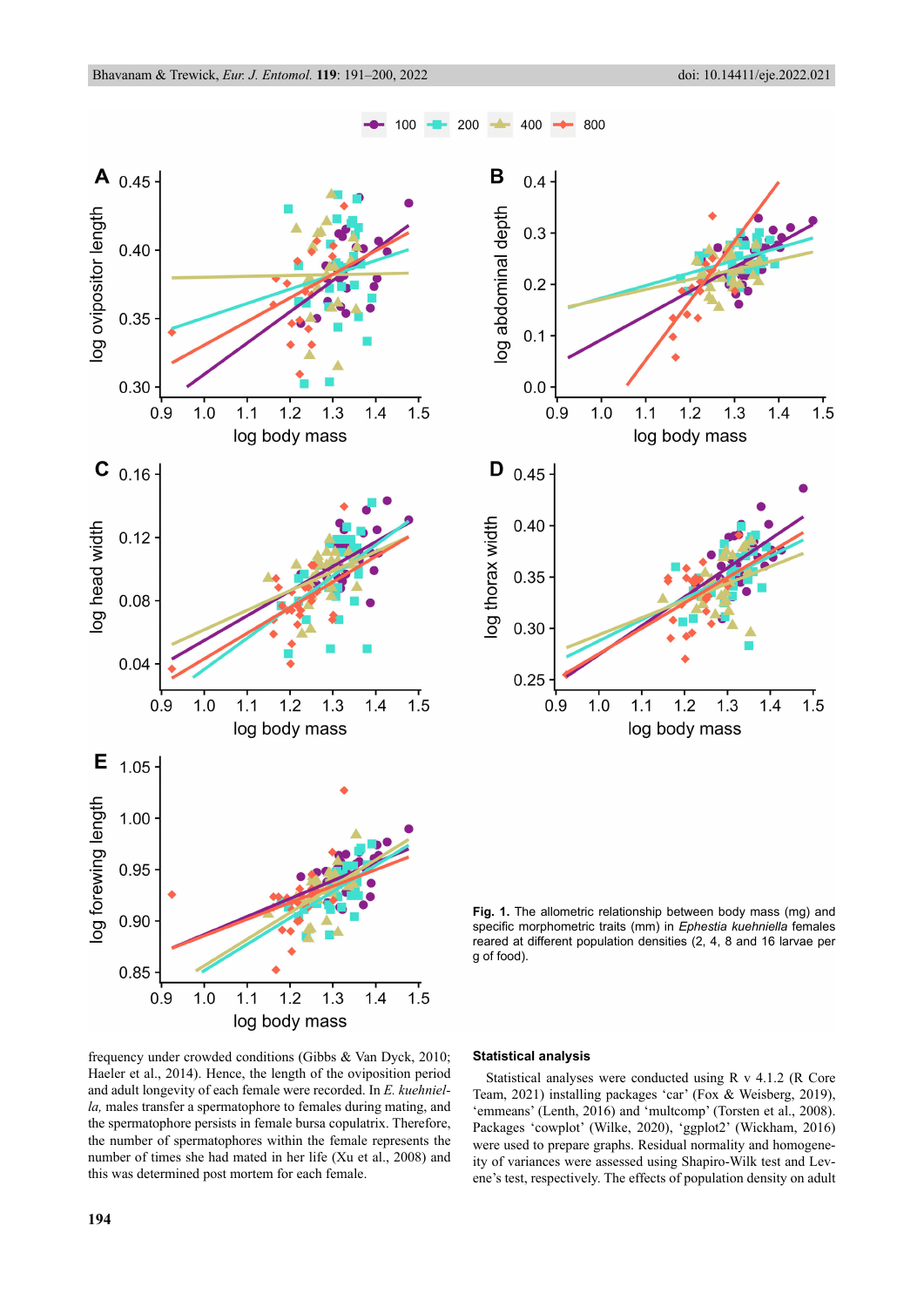| Morphological trait |                   |                    | 8                  | 16                |
|---------------------|-------------------|--------------------|--------------------|-------------------|
| Adult body mass     | $22.10 \pm 0.50a$ | $20.42 \pm 0.46$   | $19.09 \pm 0.37$ b | $16.52 \pm 0.44c$ |
| Abdominal depth     | $1.80 \pm 0.04a$  | $1.78 \pm 0.02a$   | $1.69 \pm 0.02$ ab | $1.56 \pm 0.06$ b |
| Fore wing length    | $8.85 \pm 0.07a$  | $8.53 \pm 0.08$ ab | $8.50 \pm 0.08$    | $8.34 \pm 0.12b$  |
| Head width          | $1.28 \pm 0.01a$  | $1.25 \pm 0.01a$   | $1.25 \pm 0.01a$   | $1.20 \pm 0.01$   |
| Thorax width        | $2.35 \pm 0.03a$  | $2.25 \pm 0.03$ b  | $2.19 \pm 0.02$ bc | $2.12 \pm 0.03c$  |
| Ovipositor length   | $2.45 \pm 0.03a$  | $2.43 \pm 0.04a$   | $2.40 \pm 0.04a$   | $2.31 \pm 0.05a$  |
|                     |                   |                    |                    |                   |

**Table 1.** Mean (± SE) adult body mass (mg) and sizes (mm) of various morphological traits of female *Ephestia kuehniella* selected at random after culture at a range of densities (2, 4, 8 and 16 larvae per g of food).

Mean values followed by the same letters in each row are not significantly different (P  $> 0.05$ ).

body mass, abdominal depth, forewing length, head width, thorax width, ovipositor length, number of mature eggs, mating frequency, daily oviposition and total oviposition period were analysed using one-way ANOVA followed by Tukey's HSD to determine differences among population densities. Survival analysis was performed on adult longevity. Allometric relationships between morphometric traits and body mass were assessed by regressing log-transformed linear measurements of each morphological trait against log-transformed adult body mass. ANCOVA with population density as the main effect and log adult body mass as the covariate was performed to compare the slopes of all regressions.

# **RESULTS**

Adults that emerged from low population density (2 larvae per g of food) were significantly heavier than those that emerged from other population densities  $(F = 27.44)$ ;  $df = 3,114$ ;  $P < 0.0001$ , Table 1). Population density had no significant effect on ovipositor length ( $F = 2.10$ ; df = 3,96; P = 0.060), however, forewing length ( $F = 5.90$ ; df = 3,111; P = 0.001), head width (F = 11.87; df = 3,111; P < 0.0001), thorax width  $(F = 13.02; df = 3,111; P < 0.0001)$ and abdominal depth  $(F = 9.47; df = 3.97; P < 0.0001)$  were significantly greater at population densities of 2 and 4 larvae per g of food than 16 larvae per g of food (Table 1).

ANCOVA results showed that the allometric slopes of ovipositor with body mass did not differ among population densities (F =  $0.67$ ; df =  $3.92$ ; P =  $0.575$ ; Fig. 1A) and there was no significant effect of population density on ovipositor length (F = 0.38; df = 3,95; P = 0.771). There was a significant positive relationship between body mass and abdominal depth  $(F = 12.91; df = 1.93; P = 0.001; Table 2)$ . ANCOVA indicated that the slope of the abdominal depth at high population density (16 larvae per g of food) was steeper than at other population densities ( $F = 4.25$ ; df = 3,93;  $P = 0.007$ ; Fig. 1B). For other morphometric traits, ANCOVA indicated no differences in the slopes of the allometric relationship between head width ( $F = 0.23$ ; df = 3,107; P = 0.873; Fig. 1C), thorax width ( $F = 0.35$ ; df = 3,107;  $P = 0.786$ ; Fig. 1D) and forewing length (F = 0.53;  $df = 3,107$ ;  $P = 0.665$ ; Fig. 1E) with body mass among population densities. After removal of the interaction between body mass and population density, ANCOVA showed that forewing length (F = 1.18; df = 3,110; P = 0.321), head width (F = 1.25; df = 3,110; P = 0.294) and thorax width (F  $= 1.91$ ; df  $= 3.110$ ; P  $= 0.133$ ) did not differ significantly between adults at different population densities and only increased significantly with body mass (Forewing length:

**Table 2.** The relationship between body mass (mg) and morphological traits (mm) of *Ephestia kuehniella* females reared at different larval population densities (2, 4, 8 and 16 larvae per g of food). Regression equations are given as  $y = a + bx$ , where y is the morphological trait, x is body mass, a is intercept and b is slope. All trait and body mass values were log-transformed before the regression. Significant P values are indicated in bold.

| Morphological trait | Population density | Linear regression    | $R^2$ | df   | F     | P     |
|---------------------|--------------------|----------------------|-------|------|-------|-------|
| Fore wing length    | 2                  | $y = 0.71 + 0.17x$   | 0.215 | 1,28 | 7.69  | 0.010 |
|                     | 4                  | $y = 0.60 + 0.26 x$  | 0.390 | 1,28 | 17.93 | 0.000 |
|                     | 8                  | $y = 0.60 + 0.26 x$  | 0.277 | 1,27 | 10.35 | 0.003 |
|                     | 16                 | $y = 0.72 + 0.16 x$  | 0.139 | 1,24 | 3.87  | 0.061 |
| Head width          | 2                  | $y = -0.10 + 0.16 x$ | 0.268 | 1,28 | 10.24 | 0.003 |
|                     | 4                  | $y = -0.16 + 0.19x$  | 0.206 | 1,28 | 7.24  | 0.011 |
|                     | 8                  | $y = -0.06 + 0.12 x$ | 0.165 | 1,27 | 5.32  | 0.030 |
|                     | 16                 | $y = -0.11 + 0.16 x$ | 0.334 | 1,24 | 12.05 | 0.002 |
| Thorax width        | 2                  | $y = -0.00 + 0.29 x$ | 0.324 | 1,28 | 13.43 | 0.001 |
|                     | 4                  | $y = 0.08 + 0.21 x$  | 0.172 | 1,28 | 5.80  | 0.023 |
|                     | 8                  | $y = 0.12 + 0.17 x$  | 0.109 | 1,27 | 3.30  | 0.081 |
|                     | 16                 | $y = 0.00 + 0.27 x$  | 0.311 | 1,24 | 10.87 | 0.003 |
| Abdominal depth     | 2                  | $v = -0.38 + 0.47 x$ | 0.313 | 1,27 | 12.31 | 0.002 |
|                     | 4                  | $y = -0.07 + 0.25 x$ | 0.185 | 1,27 | 6.12  | 0.020 |
|                     | 8                  | $y = -0.03 + 0.19x$  | 0.051 | 1,25 | 1.35  | 0.257 |
|                     | 16                 | $y = -1.22 + 1.16x$  | 0.463 | 1,14 | 12.09 | 0.004 |
| Ovipositor length   | 2                  | $y = 0.06 + 0.25 x$  | 0.237 | 1,25 | 7.77  | 0.010 |
|                     | 4                  | $y = 0.25 + 0.10 x$  | 0.022 | 1,25 | 0.56  | 0.463 |
|                     | 8                  | $y = 0.53 - 0.12 x$  | 0.017 | 1,22 | 0.39  | 0.539 |
|                     | 16                 | $y = 0.12 + 0.20 x$  | 0.048 | 1,20 | 1.01  | 0.327 |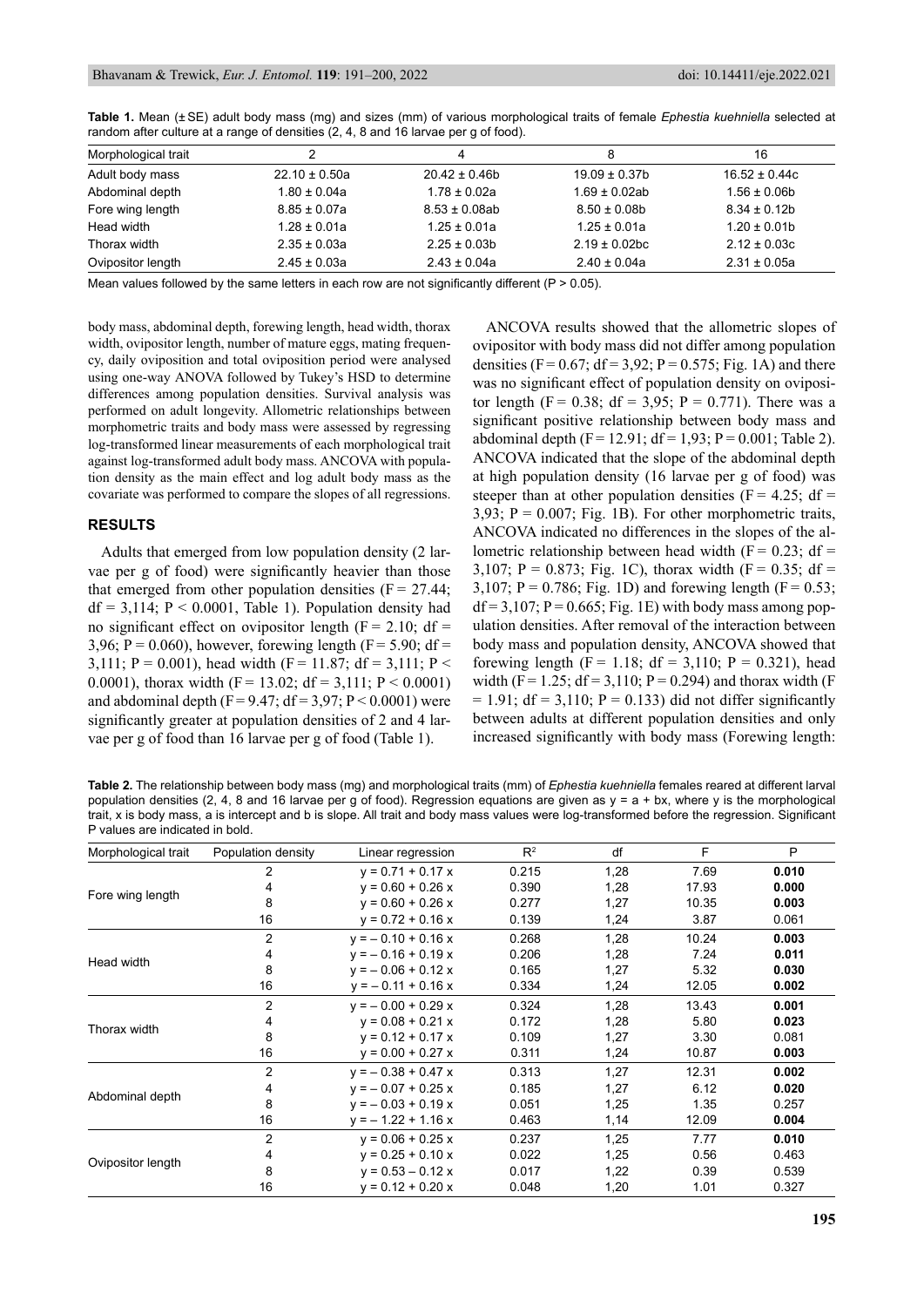

**Fig. 2.** Mean numbers of eggs laid in each oviposition scotophase for 5 consecutive oviposition scotophase by female *Ephestia kuehniella*  reared at (A) 2, (B) 4, (C) 8 and (D) 16 larvae per g of food. In each subgraph lowercase letters above the means indicate significant different between daily oviposition (P < 0.05). The number eggs deposited in the sixth oviposition scotophase were not included because oviposition was observed only in three population densities (2, 4 and 8 larvae per g of food) with the number of eggs deposited < 10 at each density.

 $F = 32.72$ ; df = 1,110; P < 0.001; head width: F = 34.63; df  $= 1,110; P < 0.001;$  thorax width: F = 33.97; df = 1,110; P  $< 0.001$ ) (Table 2).

Unmated adult females from population densities of 8 and 16 larvae per  $g$  of food carried significantly fewer mature eggs at emergence than those from other population densities (F = 14.78; df = 3,76; P < 0.0001; Table 3). Population density had a significant effect on mean oviposition period of mated females ( $F = 2.81$ ; df = 3.76; P = 0.045; Table 3), however, post hoc analysis yielded no significant differences among population densities. The daily oviposition pattern was not constant with > 80% of fecundity realized during the first-three oviposition scotophases at all population densities. Females from population densities of 2 larvae per g of food (F = 33.45; df = 4.80; P < 0.0001; Fig. 2A), 4 larvae per g of food (F = 22.72; df = 4,87; P  $< 0.0001$ ; Fig. 2B) and 8 larvae per g of food (F = 15.46;  $df = 4.75$ ;  $P < 0.0001$ ; Fig. 2C) oviposited significantly more eggs in the first oviposition scotophase compared to subsequent oviposition scotophases. A different pattern was observed at high population density (16 larvae per g of food), at which the mean daily fecundity did not differ significantly between first, second and third oviposition scotophases but decreased thereafter ( $F = 7.52$ ; df = 4,70; P  $< 0.0001$ ; Fig. 2D). Neither the mean mating frequency (F  $= 0.27$ ; df  $= 3.76$ ; P  $= 0.848$ ; Table 3) nor the adult longevity  $\left(\frac{1}{x^2} = 1.34\right)$ ; df = 3; P = 0.720; Table 3) of mated females differed significantly among population densities.

# **DISCUSSION**

### **Effects of population density on adult morphology**

Here, we show that female *E. kuehniella* from high larval population density (16 larvae per g of food) had small forewings, head and thorax compared to other population densities (Table 1), consistent with the general negative affects of high population density on adult morphological traits in Lepidopteran species (Hoffmann & Loeschcke, 2006; Boggs & Niitepold, 2016). At high population density (16 larvae per g of food), last instar larvae experienced both food-limitation and crowding conditions and these factors either independently or combined reduced sizes of morphological traits. The amount of juvenile and ecdysteroid hormones released at metamorphosis determines the proliferation of the imaginal discs and size of morphological traits (Nijhout & Grunert, 2010). Starvation lowers the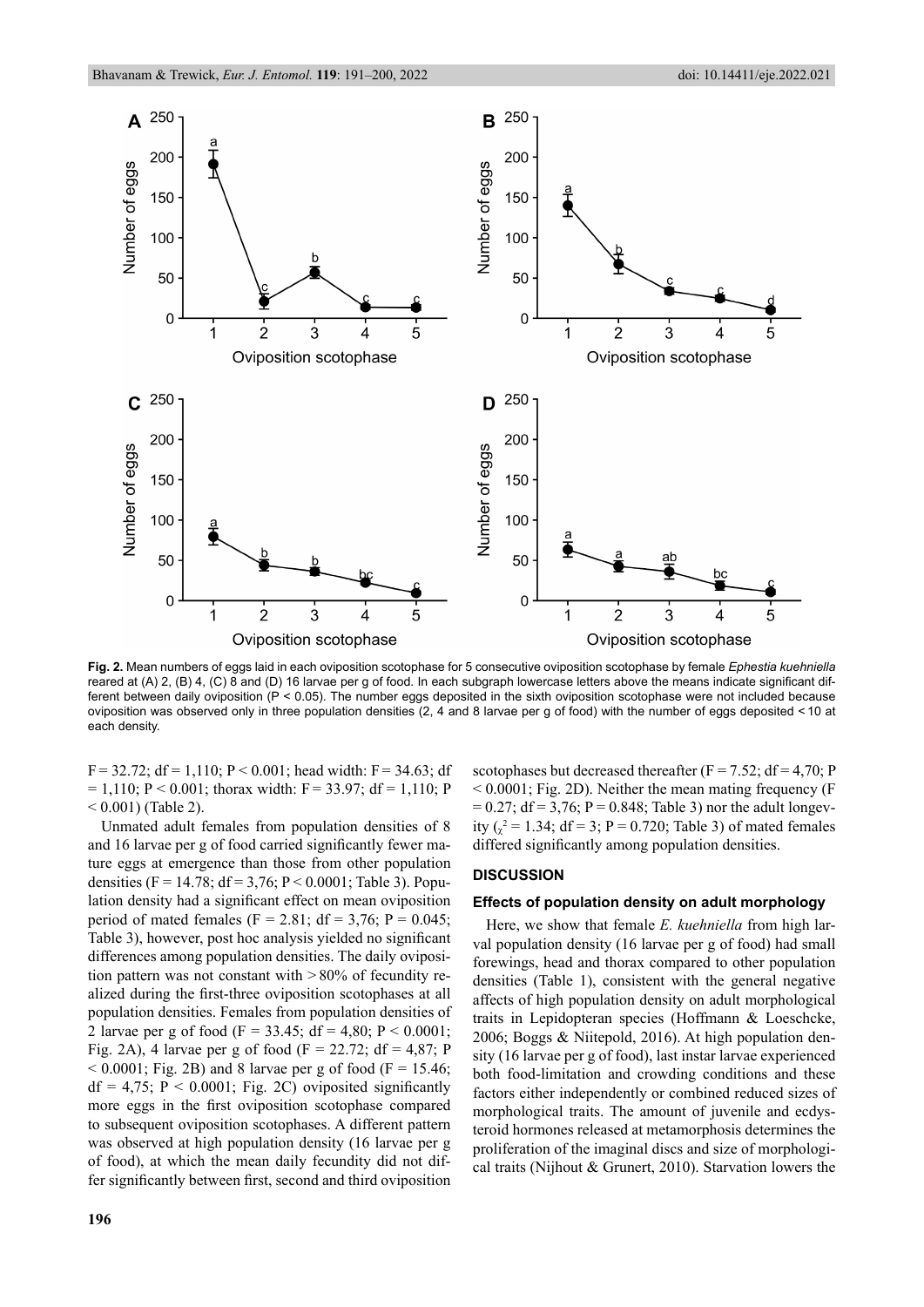**Table 3.** Mean (± SE) egg load at emergence of unmated *E. kuehniella* females and mating frequency, total oviposition period and adult longevity (days) of mated females reared at different population densities (2, 4, 8 and 16 larvae per g of food).

| Life-history trait       | Population density | Mean $(\pm SE)$   |  |  |
|--------------------------|--------------------|-------------------|--|--|
|                          | 2                  | $16.10 \pm 1.68a$ |  |  |
| Egg load                 | 4                  | 19.00 ± 1.51a     |  |  |
|                          | 8                  | 10.20 ± 1.38b     |  |  |
|                          | 16                 | $6.55 \pm 1.25b$  |  |  |
|                          | 2                  | $1.75 \pm 0.18a$  |  |  |
|                          | 4                  | $1.60 \pm 0.22a$  |  |  |
| Mating frequency         | 8                  | $1.70 \pm 0.18a$  |  |  |
|                          | 16                 | $1.85 \pm 0.22a$  |  |  |
|                          | 2                  | $5.35 \pm 0.13a$  |  |  |
|                          | 4                  | $5.00 \pm 0.25a$  |  |  |
| Total oviposition period | 8                  | $4.65 \pm 0.25a$  |  |  |
|                          | 16                 | $4.55 \pm 0.15a$  |  |  |
|                          | 2                  | $7.95 \pm 0.18a$  |  |  |
|                          | 4                  | $7.50 \pm 0.24a$  |  |  |
| Adult longevity          | 8                  | 7 45 + 0 23a      |  |  |
|                          | 16                 | $7.50 \pm 0.22a$  |  |  |

Means in the same section followed by the same letter are not significantly different ( $P > 0.05$ ).

amount of these hormones released during development leading to decreased trait size (Nijhout & Grunert, 2010).

Reduction in fecundity due to food shortage is well-documented in insects, and larval crowding, independent of nutrient limitation, lowered female reproductive output in Lepidopteran species such as the rice leaf folder, *Cnaphalocrosis medinalis* Guenee (Yang et al., 2015), beet webworm, *Loxostege sticticalis* L. (Kong et al., 2013), and the African armyworm, *Spodoptera exempta* Walker (Wang et al., 2008). These effects were attributed to physical disturbance experienced by larvae during development. In line with previous studies, we show that population density had a negative impact on abdominal depth (Table 1), which is an indicator of fecundity in *E. kuehniella* (Xu & Wang, 2010), and we conclude that high population density had a detrimental effect on fecundity.

*Ephestia kuehniella* adults are short-lived and do not feed (Norris, 1934) so there is no opportunity to supplement resources acquired by larvae. As expected, we found that the slope of the allometric relationship between abdominal depth and body mass was steeper for females at high population density (16 larvae per g of food) compared to other population densities (Fig. 1B), indicating investment of resources in reproduction at stressful conditions. This may alleviate some, if not all, negative effects of larval crowding on reproduction. This is similar to shortlived caddisfly, *Agrypnia deflata* Milne, which do not feed as adults; stress due to larval case removal shifted the resource allocation to abdomen (fecundity) compared to thorax (dispersal) (Jannot et al., 2007). Likewise, investment of resources to abdomen increased in relation to body mass when female Mormon fritillary, *Speyeria mormonia* Boisduval experienced food shortage as larvae (Boggs & Niitepold, 2016). In the comma butterfly, *Polygonia c-album*, the short-lived summer morph allocated relatively more resources to reproduction compared to the long-lived winter morph (Karlsson et al., 2008).

Producing more eggs may directly increase female reproductive output – and in *E. kuehniella*, and many other species, males prefer to mate with more fecund females (Bonduriansky, 2001) a higher egg load may increase female mating success. Allocation of resources to individual eggs is also a response to environmental conditions faced during early life but this varies among insect species. For example, nutrient-deprived female *Gryllus texensis* Cade and Otte field crickets increased investment in eggs compared to females that developed under normal conditions (Stahlschmidt & Adamo, 2015), while, egg size in the cabbage white butterfly, *Pieris rapae* L. (Jaumann & Snell-Rood, 2019) and egg mass in the map butterfly, *Araschnia levana* L. (Mevi-Schütz & Erhardt, 2005) was maintained irrespective of female nutrition. In some other cases, foodstressed females allocated relatively fewer resources to eggs compared with well-fed females (Yanagi & Miyatake, 2002; Bauerfeind et al., 2007).

The ovipositor is often morphologically- and developmentally- constrained as changes in ovipositor shape have to be accompanied by changes in female body size or egg morphology (Bauerfeind & Fischer, 2008; Yanagi & Tuda, 2012), and changes in ovipositor length can interfere with its normal functioning and so affect offspring survival (Menken et al., 2010; Hou et al., 2019). Consistent with this we found no difference in ovipositor length among population densities.

Adult insects that experience crowding and food stress during early life tend to move away from deteriorating habitats (Saastamoinen et al., 2010; Elliott & Evenden, 2012; Khuhro et al., 2014). In Lepidoptera, at poor conditions dispersal is facilitated through lowered wing loading or relatively large wings (Tigreros & Davidowitz, 2019). Here, we found no changes in proportion of forewing length to body mass at different experimental densities (Table 2) consistent with the response of fall army worm and monarch butterfly (Ferguson et al., 1997; Johnson et al., 2014).

A dispersal response to resource limitation may not occur in *E. kuehniella* because of time constraints on the benefits from flight versus reproduction. Previous studies have shown that flight following emergence slows egg maturation process and lowers fecundity in species that emerge with an egg load (Niitepõld & Hanski, 2013; Gibbs et al., 2018), while in others it can suppress ovarian development and delay reproduction. *Ephestia kuehniella* carry a full egg load at emergence, and flight in  $1-2$  day old females may directly interfere with egg maturation process. Moreover, *E. kuehniella* adults mate in the first night following eclosion, which is followed by oviposition (Calvert  $&$  Corbert, 1973). A delay in reproduction due to flight could reduce mating opportunities and increase the likelihood of female mortality without mating. A high initial egg load also imposes severe biomechanical constraints on flight (Dudley, 1999) that affects take-off angles (Almbro & Kullberg, 2012), flight frequency (Huang et al., 2019)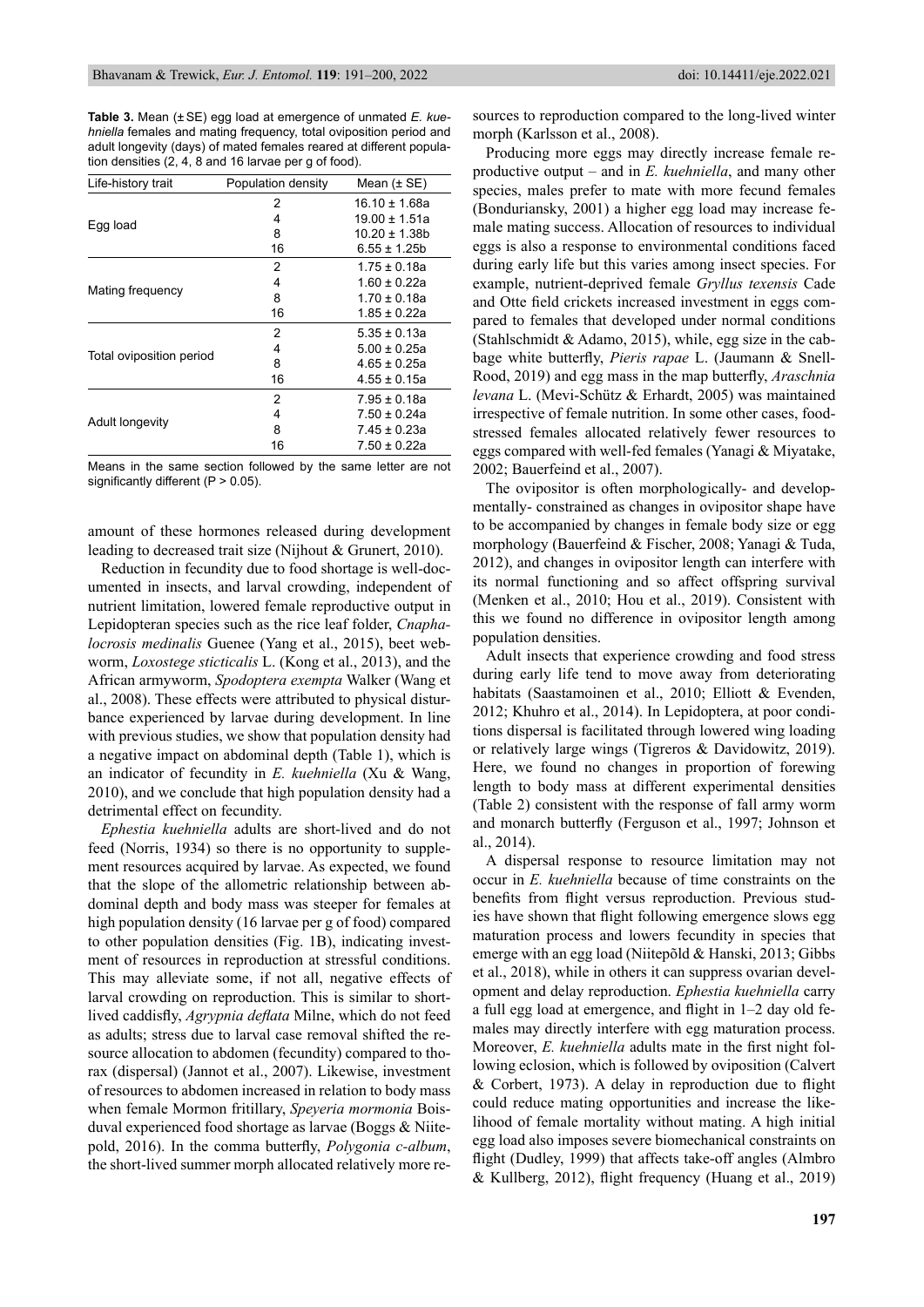and flight duration (Jyothi et al., 2021). Unlike long-lived insects that can compensate for pre-reproductive dispersal by foraging, short-lived capital breeders have no opportunity to replenish resources.

# **Effects of population density on adult life-history traits**

Here, we found differences in the daily oviposition pattern between females emerged from low and high population densities (2 larvae per g of food versus 16 larvae per g of food). At high density, females laid similar numbers of eggs in the first three oviposition scotophases while females at low density laid more eggs in the first oviposition scotophase. It is possible that females at high population density (16 larvae per g of food), which deposited 50% of their eggs in the first-two oviposition scotophases had the potential to carry remaining eggs to new habitat and so reduce competition among resulting offspring. In some migratory insects such as monarch butterflies, *Danaus plexippus* L., flight is initiated after the start of oviposition (Malcolm et al., 2018), and this is considered a bet-hedging strategy favoured under unpredictable environmental conditions. Female spruce budworms, *Choristoneura fumiferana* Clemens in heavily defoliated forests engaged in migration only after depositing about 40% of treir entire egg load in the current habitat (Rhainds, 2020).

When resources are limited, trade-offs typically occur between reproduction and survival (Niitepõld, 2019) but this was not apparent in *E. kuehniella*; mated females from different population densities had similar short adult lifespans (Table 3). This might be because the smaller individuals (from high population density) had lower maintenance costs and required fewer resources to survive. Conversely, females developed at low population density (2 larvae per g of food) with the most resources had greater reproductive output and oviposited more eggs in the initial oviposition scotophases resulting in short survival periods.

In conclusion, we found a strong negative impact of high population density on adult morphological and life-history traits of *E. kuehniella.* The lack of differences in the allometric slopes of forewing and thorax sizes with body mass at different population densities suggest that dispersal to escape poor conditions, as seen in some Lepidopterans may not be an option to this species because of its short adult lifespan and lack of adult feeding. On the other hand, ovipositor length was unaffected by rearing density and females that emerged from crowded larvae had relatively deeper abdomens, which may mitigate the negative effects of high population density on reproductive potential.

**ACKNOWLEDGEMENTS.** K. Sinclair assisted with establishment of the *E. kuehniella* colony and Q. Wang advised on the experimental design. This research was partially supported by a Massey University Doctoral Scholarship and funding from the Institute of Agriculture and Environment, Massey University. We would like to thank the three anonymous reviewers for their helpful comments that significantly improved the manuscript.

# **REFERENCES**

- ALMBRO M. & KULLBERG C. 2012: Weight loading and reproductive status affect the flight performance of *Pieris napi* butterfl ies. — *J. Insect Behav*. **25**: 441–452.
- ANDERSON P. & LOFQVIST J. 1996: Asymmetric oviposition behaviour and the influence of larval competition in the two pyralid moths *Ephestia kuehniella* and *Plodia interpunctella*. — *Oikos*  **76**: 47–56.
- BAUERFEIND S.S. & FISCHER K. 2008: Maternal body size as a morphological constraint on egg size and fecundity in butterflies. — *Basic Appl. Ecol*. **9**: 443–451.
- BAUERFEIND S.S., FISCHER K., HARTSTEIN S., JANOWITZ S. & MAR-TIN-CREUZBURG D. 2007: Effects of adult nutrition on female reproduction in a fruit-feeding butterfly: the role of fruit decay and dietary lipids. — *J. Insect Physiol*. **53**: 964–973.
- BERDEGUE M., REITZ S.R. & TRUMBLE J.T. 1998: Host plant selection and development in *Spodoptera exigua*: do mother and offspring know best? — *Entomol. Exp. Appl.* **89**: 57–64.
- BHAVANAM S. & TREWICK S. 2017: Effects of larval crowding and nutrient limitation on male phenotype, reproductive investment and strategy in *Ephestia kuehniella* Z. (Insecta: Lepidoptera). — *J. Stor. Prod. Res.* **71**: 64–71.
- BHAVANAM S., WANG Q. & HE X. 2012: Effect of nutritional stress and larval crowding on survival, development and reproductive output of Mediterranean flour moth, *Ephestia kuehniella* Z. -*N. Z. Plant Prot.* **65**: 138–141.
- Boggs C.L. 1981: Nutritional and life-history determinants of resource-allocation in holometabolous insects. — *Am. Nat.* **117**: 692–709.
- Boggs C.L. 2009: Understanding insect life histories and senescence through a resource allocation lens. — *Funct. Ecol.* **23**: 27–37.
- BOGGS C.L. & NIITEPOLD K. 2016: Effects of larval dietary restriction on adult morphology, with implications for flight and life history. — *Entomol. Exp. Appl.* **159**: 189–196.
- BONDURIANSKY R. 2001: The evolution of male mate choice in insects: a synthesis of ideas and evidence. — *Biol. Rev.* **76**: 305–339.
- CALVERT I. & CORBERT S.A. 1973: Reproductive maturation and pheromone release in the flour moth *Anagasta kuehniella* Z. -*J. Entomol. (A)* **47**: 201–209.
- CAMPERO M., DE BLOCK M., OLLEVIER F. & STOKS R. 2008: Metamorphosis offsets the link between larval stress, adult asymmetry and individual quality. — *Funct. Ecol.* **22**: 271–277.
- CHAPMAN R.F. 1998: *The Insects: Structure and Function.* Cambridge University Press, New York, 770 pp.
- CHENG Y.X., LUOL L.Z., SAPPINGTON T.W., JIANGL X.F., ZHANG L. & FROLOV A.N. 2016: Onset of oviposition triggers abrupt reduction in migratory hlight behavior and flight muscle in the female beet webworm, *Loxostege sticticalis*. — *PLoS ONE* **11**: e0166859, 15 pp.
- CORBET A.S. & TAMS W.H.T. 1943: Keys for the identification of the Lepidoptera infesting stored food products. — *Proc. Zool. Soc. Lond. (B)* **113**: 55–145.
- DAVIS R.B., JAVOIS J., KAASIK A., OUNAP E. & TAMMARU T. 2016: An ordination of life histories using morphological proxies: capital vs. income breeding in insects. — *Ecology* **97**: 2112– 2124.
- DE GASPERIN O., DUARTE A., ENGLISH S., ATTISANO A. & KILNER R.M. 2019: The early-life environment and individual plasticity in life-history traits. — *Ecol. Evol.* **9**: 339–351.
- DMITRIEW C., CARROLL J. & ROWE L. 2009: Effects of early growth conditions on body composition, allometry, and survival in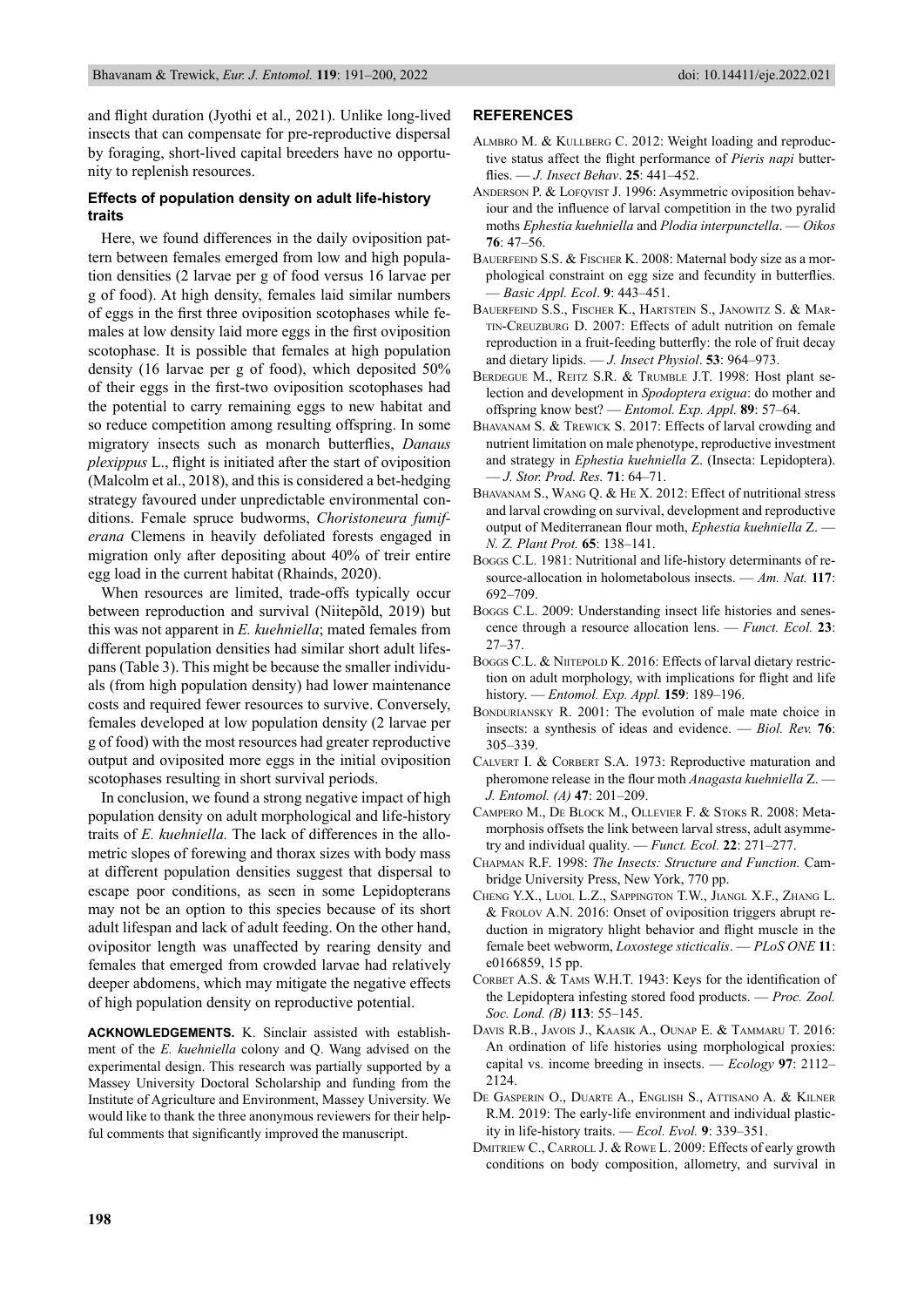the ladybird beetle *Harmonia axyridis*. — *Can. J. Zool*. **87**: 175–182.

- DUDLEY R. 1999: The Biomechanics of Insect Flight: Form, *Function, Evolution*. Princeton University Press, NJ, 496 pp.
- EDWARDS R.L. 1954: The effect of diet on egg maturation and resorption in *Mormoniella vitripennis* (Hymenoptera, Pteromalidae). — *Q. J. Microsc. Sci.* **95**: 459–468.
- ELLIOTT C.G. & EVENDEN M.L. 2012: The effect of flight on reproduction in an outbreaking forest lepidopteran. — *Physiol. Entomol.* **37**: 219–226.
- ENGLISH S., FAWCETT T.W., HIGGINSON A.D., TRIMMER P.C. & ULLER T. 2016: Adaptive use of information during growth can explain long-term effects of early life experiences. — *Am. Nat.*  **187**: 620–632.
- EVENDEN M.L., WHITEHOUSE C.M. & JONES B.C. 2015: Resource allocation to flight in an outbreaking forest defoliator *Malacosoma disstria*. — *Environ. Entomol*. **44**: 835–845.
- FERGUSON H.J., EATON J.L. & ROGERS C.E. 1997: Larval rearing density effects on lipid reserves and wing-loading in fall armyworm adults (Lepidoptera: Noctuidae). — *J. Agric. Entomol.* **14**: 369–384.
- FOX J. & WEISBERG S. 2019: *An R Companion to Applied Regression*. Sage, Thousand Oaks, CA, 472 pp.
- GARRAD R., BOOTH D.T. & FURLONG M.J. 2016: The effect of rearing temperature on development, body size, energetics and fecundity of the diamondback moth. — *Bull. Entomol. Res*. **106**: 175–181.
- GIBBS M. & VAN DYCK H. 2010: Butterfly flight activity affects reproductive performance and longevity relative to landscape structure. — *Oecologia* **163**: 341–350.
- GIBBS M., VAN DYCK H. & BREUKER C.J. 2018: Flight-induced transgenerational maternal effects influence butterfly offspring performance during times of drought. — *Oecologia* **186**: 383– 391.
- HAELER E., FIEDLER K. & GRILL A. 2014: What prolongs a butterfly's life?: Trade-offs between dormancy, fecundity and body size. — *PLoS ONE* **9**: e111955, 10 pp.
- HEISSWOLF A., KLEMOLA T., ANDERSSON T. & RUOHOMÄKI K. 2009: Shifting body weight-fecundity relationship in a capital breeder: maternal effects on egg numbers of the autumnal moth under field conditions. - *Bull. Entomol. Res.* 99: 73-81.
- HILL D.S. 2002: Pests of Stored Foodstuffs and their Control. Kluwer Academic Publishers, New York, 496 pp.
- HOFFMANN A.A. & LOESCHCKE V. 2006: Are fitness effects of density mediated by body size? Evidence from *Drosophila* field releases. — *Evol. Ecol. Res*. **8**: 813–828.
- HOU Z.H., ZHONG H.Y., NANSEN C. & WEI C. 2019: An integrated analysis of hyperspectral and morphological data of cicada ovipositors revealed unexplored links to specific oviposition hosts. — *Zoomorphology* **138**: 265–276.
- HUANG B., SHI Z.-H. & HOU Y.-M. 2019: Tradeoff between triglyceride consumption and ovariole development in *Plutella xylostella* (L.) released in mixed-host environments. — *J. Integr. Agric.* **18**: 865–872.
- JACOB T.A. & COX P.D. 1977: Influence of temperature and humidity on life-cycle of *Ephestia kuehniella* Z. (Lep. Pyralidae). — *J. Stor. Prod. Res.* **13**: 107–118.
- JANNOT J.E., BRUNEA E. & WISSINGER S.A. 2007: Effects of larval energetic resources on life history and adult allocation patterns in a caddisfly (Trich. Phryganeidae). — *Ecol. Entomol.* **32**: 376–383.
- JAUMANN S. & SNELL-ROOD E.C. 2017: Butterflies do not alter conspecific avoidance in response to variation in density. *Integr. Comp. Biol*. **57**: 396–406.
- JAUMANN S. & SNELL-ROOD E.C. 2019: Adult nutritional stress decreases oviposition choosiness and fecundity in female butterfl ies. — *Behav. Ecol.* **30**: 852–863.
- JERVIS M.A., BOGGS C.L. & FERNS P.N. 2007: Egg maturation strategy and survival trade-offs in holometabolous insects: a comparative approach. — *Biol. J. Linn. Soc.* **90**: 293–302.
- JIANG X.F., LUO L.Z. & SAPPINGTON T.W. 2010: Relationship of flight and reproduction in beet armyworm, *Spodoptera exigua* (Lepidoptera: Noctuidae), a migrant lacking the oogenesisflight syndrome. — *J. Insect Physiol*. **56**: 1631–1637.
- JOHNSON C.G. 1969: *Migration and Dispersal of Insects by Flight*. Methuen, London, 763 pp.
- JOHNSON H., SOLENSKY M.J., SATTERFIELD D.A. & DAVIS A.K. 2014: Does skipping a meal matter to a butterfly's appearance? Effects of larval food stress on wing morphology and color in Monarch butterflies. — *PLoS ONE* 9: e93492, 9 pp.
- JYOTHI P., ARALIMARAD P., WALI V., DAVE S., BHEEMANNA M., ASHOKA J., SHIVAYOGIYAPPA P., LIM K.S., CHAPMAN J.W. & SANE S.P. 2021: Evidence for facultative migratory flight behavior in *Helicoverpa armigera* (Noctuidae: Lepidoptera) in India. — *PLoS ONE* **16**: e0245665, 13 pp.
- KARLSSON B., STJERNHOLM F. & WIKLUND C. 2008: Test of a developmental trade-off in a polyphenic butterfly: direct development favours reproductive output. — *Funct. Ecol*. **22**: 121–126.
- KHUHRO N.H., BIONDI A., DESNEUX N., ZHANG L., ZHANG Y. & CHEN H. 2014: Trade-off between flight activity and life-history components in *Chrysoperla sinica*. — *BioControl* **59**: 219–227.
- KIVELA S.M., VALIMAKI P., CARRASCO D., MAENPAA M.I. & MAN-TTARI S. 2012: Geographic variation in resource allocation to the abdomen in geometrid moths. — *Naturwissenschaften* **99**: 607–616.
- KONG H.L., LUO L.Z., JIANG X.F. & ZHANG L. 2010: Effects of lar val density on flight potential of the beet webworm, *Loxostege sticticalis* (Lepidoptera: Pyralidae). — *Environ. Entomol*. **39**: 1579–1585.
- KONG H., ZHANG Y., ZHU S., KONG Y., WU L. & HU R. 2013: Effects of larval density on growth, development and reproduction of diamondback moth (DBM), *Plutella xylostella* L. — *J. Eco-Agric.* **21**: 474–479.
- LE ROY C., DEBAT V. & LLAURENS V. 2019: Adaptive evolution of butterfly wing shape: from morphology to behaviour. — *Biol. Rev.* **94**: 1261–1281.
- LENTH R.V. 2016: Least-squares means: The R Package lsmeans. — *J. S tat. Softw*. **69**: 1–33.
- LIMA FILHO M., FAVERO S. & DE LIMA J.O.G. 2001: Produção de *Anagasta kuehniella Z.* (Lep. Pyralidae) com a utilização de fubá de milho na dieta artificial. — *Neotrop. Entomol.* **30**: 37–42.
- MALCOLM S.B., VARGAS N.R., ROWE L., STEVENS J., ARMAGOST J. E. & JOHNSON A.C. 2018: Sequential partial migration across monarch generations in Michigan. — *Anim. Migrat.* **5**: 104– 114.
- MENKEN S.B.J., BOOMSMA J.J. & VAN NIEUKERKEN E.J. 2010: Large-scale evolutionary patterns of host plant associations in the Lepidoptera. — *Evolution* **64**: 1098–1119.
- MEVI-SCHÜTZ J. & ERHARDT A. 2005: Amino acids in nectar enhance butterfly fecundity: a long-awaited link.  $- Am$ . *Nat.* **165**: 411–419.
- MOGHADAMFAR Z., PAKYARI H. & AMIR-MAAFI M. 2020: Agestage, two-sex life table of *Ephestai kuheniella* (Lep. Pyrallidae) at different constant temperatures. — *Crop Prot.* **137**:  $105200, 6$  pp
- MONAGHAN P. 2008: Early growth conditions, phenotypic development and environmental change. — *Phil. Trans. R. Soc. (B)* **363**: 1635–1645.